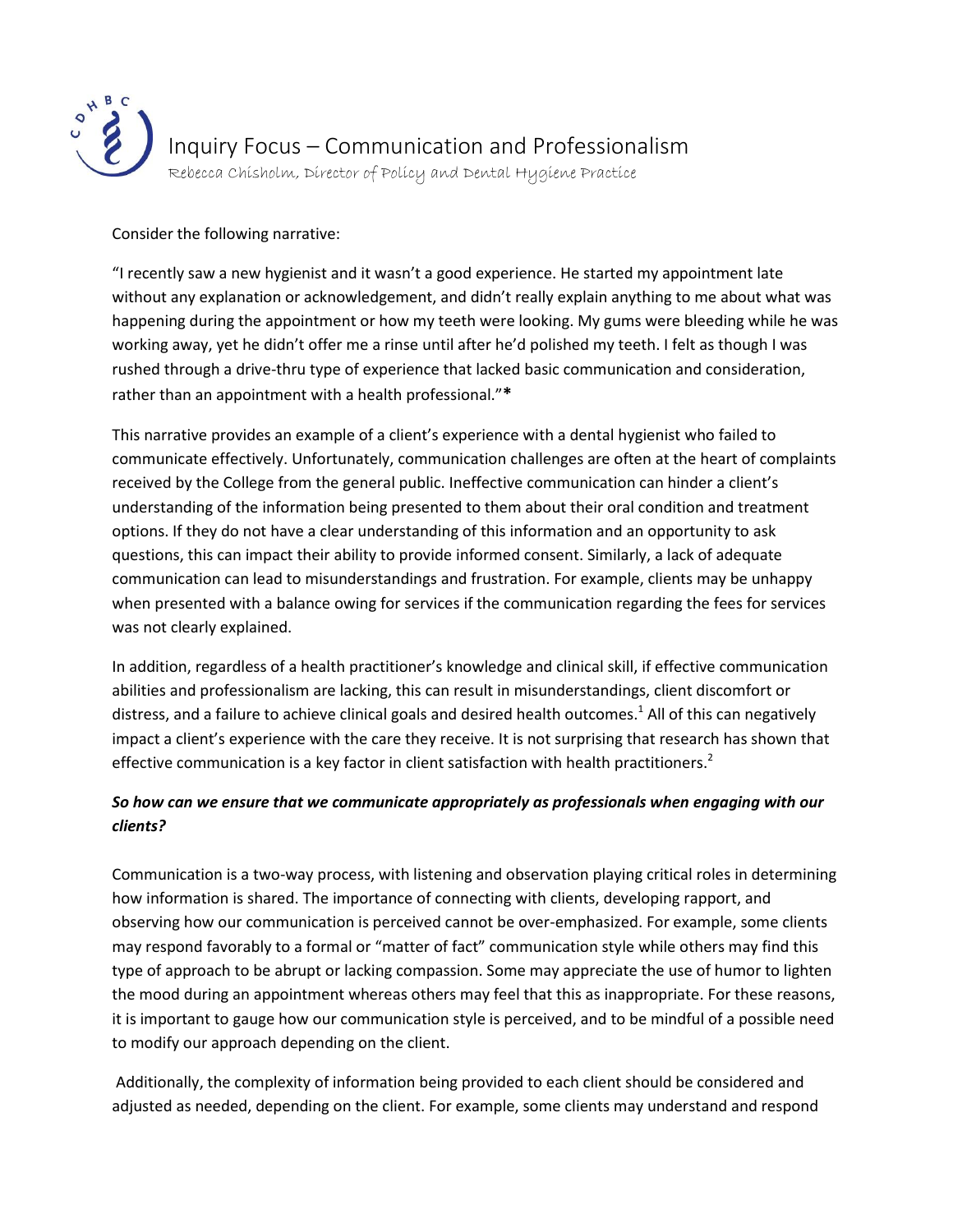well to information being presented in a more detailed scientific manner, but the majority will likely feel more comfortable with explanations that are given in plain language. Kourkouta summed this up nicely in a recent journal article on communication in nursing by saying "The language of communication should …be at the level of the listener, who is not able to assess our scientific knowledge, but has to understand what we are telling him". $3$ 

Lastly, while numerous resources on communication for health practitioners exist, one that is familiar and resonates well with us as dental hygienists is provided by Darby and Walsh. They identify the CARE principle as contributing to effective relationships between dental hygienists and clients. The CARE principle<sup>1</sup> is summarized in the following table:

| <b>Comfort</b>  | Refers to the hygienist's ability to discuss potentially sensitive topics related to a |
|-----------------|----------------------------------------------------------------------------------------|
|                 | client's oral health, and to monitor the client's physical and emotional               |
|                 | communicative responses during the provision of care.                                  |
| Acceptance      | Refers to the hygienist's acceptance of clients without allowing communication to      |
|                 | be interfered with by making judgments based on the client's culture, beliefs or       |
|                 | ideals. This aligns with the CDHBC Code of Ethics principle requiring that hygienists  |
|                 | treat clients with respect for their individual needs and values. <sup>4</sup>         |
| Responsiveness  | Refers to the hygienist's ability to recognize communicative verbal or non-verbal      |
|                 | signals from the client that something further needs to be done, or that perhaps       |
|                 | the current approach during care needs to be modified.                                 |
| <b>E</b> mpathy | Refers to the hygienist's ability to see things from the client's perspective and to   |
|                 | communicate their comprehension of this in a non-judgmental manner which               |
|                 | promotes understanding.                                                                |

Effective communication enhances client understanding when information about their dental hygiene diagnosis and care plan is being presented. Such understanding is necessary in order for clients to provide informed consent. Effective communication also helps to establish realistic expectations, reduces frustration and promotes trust. Having knowledge and proficient clinical skill is not enough to ensure that clients feel confident that they are receiving care from a professional - such knowledge and skill needs to be complemented with effective communication abilities. Courteous and respectful communication is a hallmark of professionalism, and professionalism demonstrated by individual hygienists is paramount to maintaining public trust in the profession as a whole

*\*This narrative has been made anonymous, but provides an example based on a complaint received by the College.* 

References:

- 1. Darby M, Walsh M. Dental hygiene theory and practice.  $4^{th}$  ed. St. Louis: Saunders Elsevier; 2015.
- 2. Betz Brown J, Boles M, Mullooly J, Levinson W. Effect of clinician communication skills training on patient satisfaction. Ann Intern Med. 1999; 131:822-29.